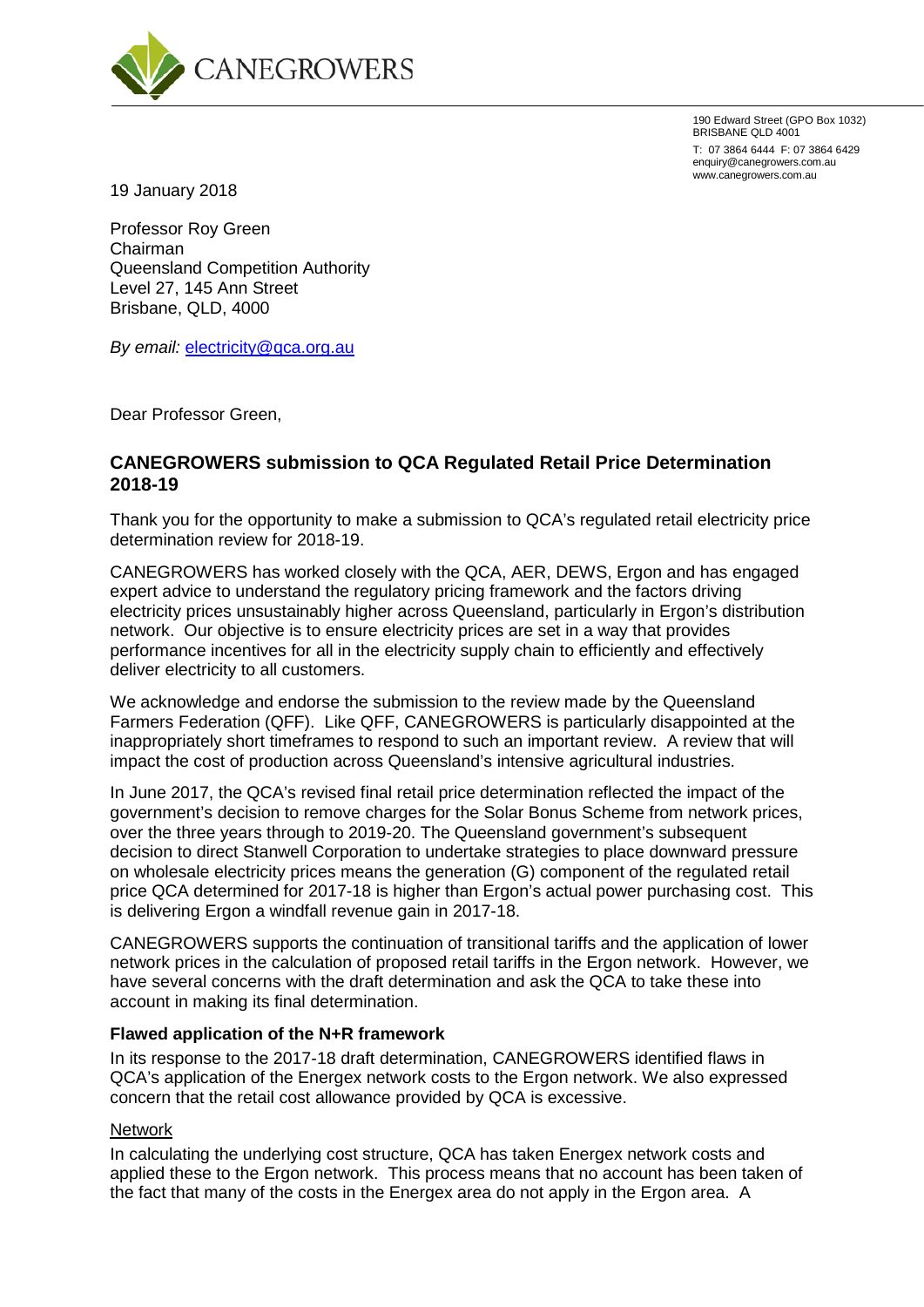significant factor is that the Energex load profile is "peakier" than the Ergon load profile<sup>[1](#page-1-0)</sup> (chart). This means that the cost of energy to Energex is higher than that faced by Ergon.

Loading Ergon customers with costs that may exist in the Energex network but do not exist in the Ergon network, as QCA has done in previous determinations, may reduce the cost of the UTP to government. However, it does not promote competition in the Queensland retail electricity market or set a framework for all electricity industry participants that promotes efficient, economical and environmentally sound supply and use and is inconsistent with the network pricing objective (6.18.5(a)), which states:

*"The tariffs that a Distribution Network Service Provider charges in respect of its provision of direct control services to a retail customer should reflect the Distribution Network Service provider's efficient costs of providing those services to the retail customer."*



Source: Sapere analysis of the Energex and Ergon DAFR and zone substation interval data<sup>1</sup>

### *CANEGROWERS recommends the QCA calculate prudential costs based on the Ergon NSLP, not the Energex NSLP.*

## Retail

 $\overline{\phantom{a}}$ 

The ACIL Allen bottom-up methodology supported by benchmarking for calculating retail cost allowance in regional Queensland, carries forward previous excessive retail cost allowances in real terms.

CANEGROWERS raised concerns with the ACIL Allen methodology last year. These concerns remain. The methodology:

i. does not provide a basis for estimating efficient retailer costs under conditions where a large portion of observed electricity prices incorporate substantial "residues", or excess

<span id="page-1-0"></span><sup>&</sup>lt;sup>1</sup> Sapere Research Group (2017), Evaluation of electricity distribution tariff structure proposals submitted by Ergon and Energex, report prepared for CANEGROWERS, September.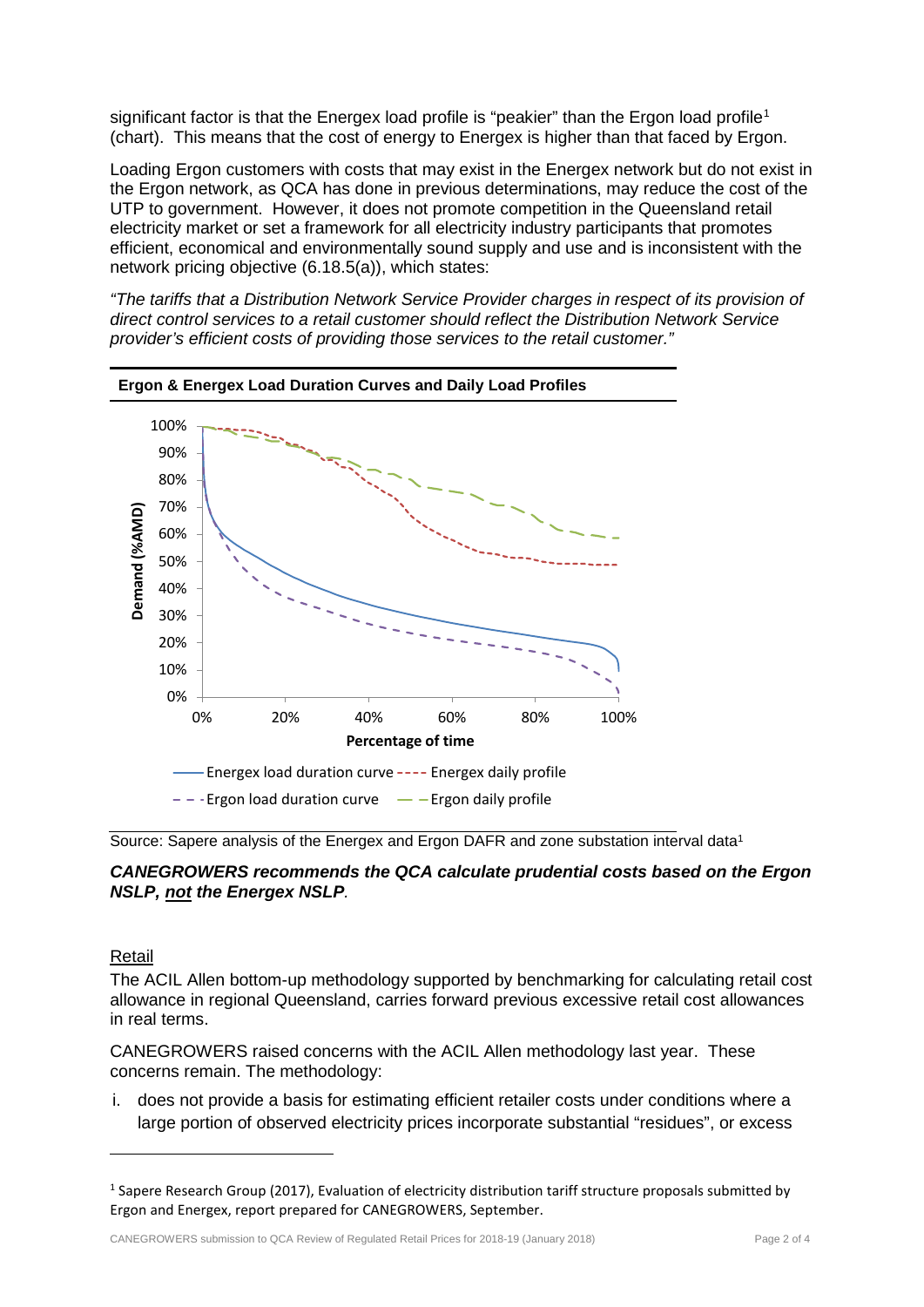margins, over and above efficient retail costs. It amounts to incorporating non-existent costs in notified prices.

ii. includes significant competition costs (customer acquisition and retention costs) that are in fact not incurred by Ergon Retail, where retail competition is not viable and does not occur for <100MWh customers.

In the preliminary report for its Retail Electricity Pricing Inquiry the ACCC also expressed concern over the adverse impact of excessive retail costs and margins on electricity prices. To this end, CANEGROWERS understands the ACCC is gathering cost information from retailers. It is scheduled to report to government on 30 June 2018.

The onus should not be on consumers to provide evidence that retail margins are too high. It is the role of the regulator to determine the costs of providing retail service and have these reflected in retail prices.

### *Before making its retail price determination for 2018-19, CANEGROWERS recommends QCA liaises closely with the ACCC to develop a full understanding of electricity retail costs and margins.*

### **Retail prices in SEQ are below Standing Offer prices**

The government's objective in endorsing the 50/50 joint venture between the government owned CS Energy and Alinta Energy to supply electricity to residential and small commercial and industrial customers within the Energex distribution area was to lower retail electricity prices in south-east Queensland by stimulating competition.

Alinta Energy and CS Energy have built a significant customer base from the new arrangement and, with other retailers responding to the competition, the deal is delivering retail prices up to 25% below the standing offer price to customers across the Energex network.

That CS Energy and Atlinta Energy continue to be profitable under the two-year deal shows that the generation and retail costs QCA uses to set Ergon prices are far too high, significantly overstating efficient costs.

#### *CANEGROWERS recommends QCA take account of the Queensland government endorsed retail price offerings in SEQ and applying the uniform tariff policy deliver the same retail price outcome across the Ergon distribution area.*

#### **Large-scale Generation Certificate (LGC) prices**

In the determination for 2017-18 QCA increased the allowance for LGCs in its prices by a punitive 49.9%.

The methodology relied on by QCA appears to assume Ergon retail is a marginal retailer with no long-term offtake contracts in place and no investments in renewable energy capacity. In the context of the Queensland government's policy push towards renewables it is likely that an efficient prudent retailer, such as Ergon Retail, with evergreen customer contracts would actively manage this exposure by being long on investment with respect to renewables.

As CANEGROWERS foreshadowed in its response to last year's draft determination, the allowed LGC price increase does not take account of Ergon's management of its Large-scale Renewable Energy Target (LRET) and Small-scale Renewable Energy Scheme (SRES) certificates and is delivering windfall trading gains to Ergon at the expense of consumers.

### *CANEGROWERS recommends the QCA calculates the LGC component of prices based on the behaviour of an efficient long-term incumbent retailer.*